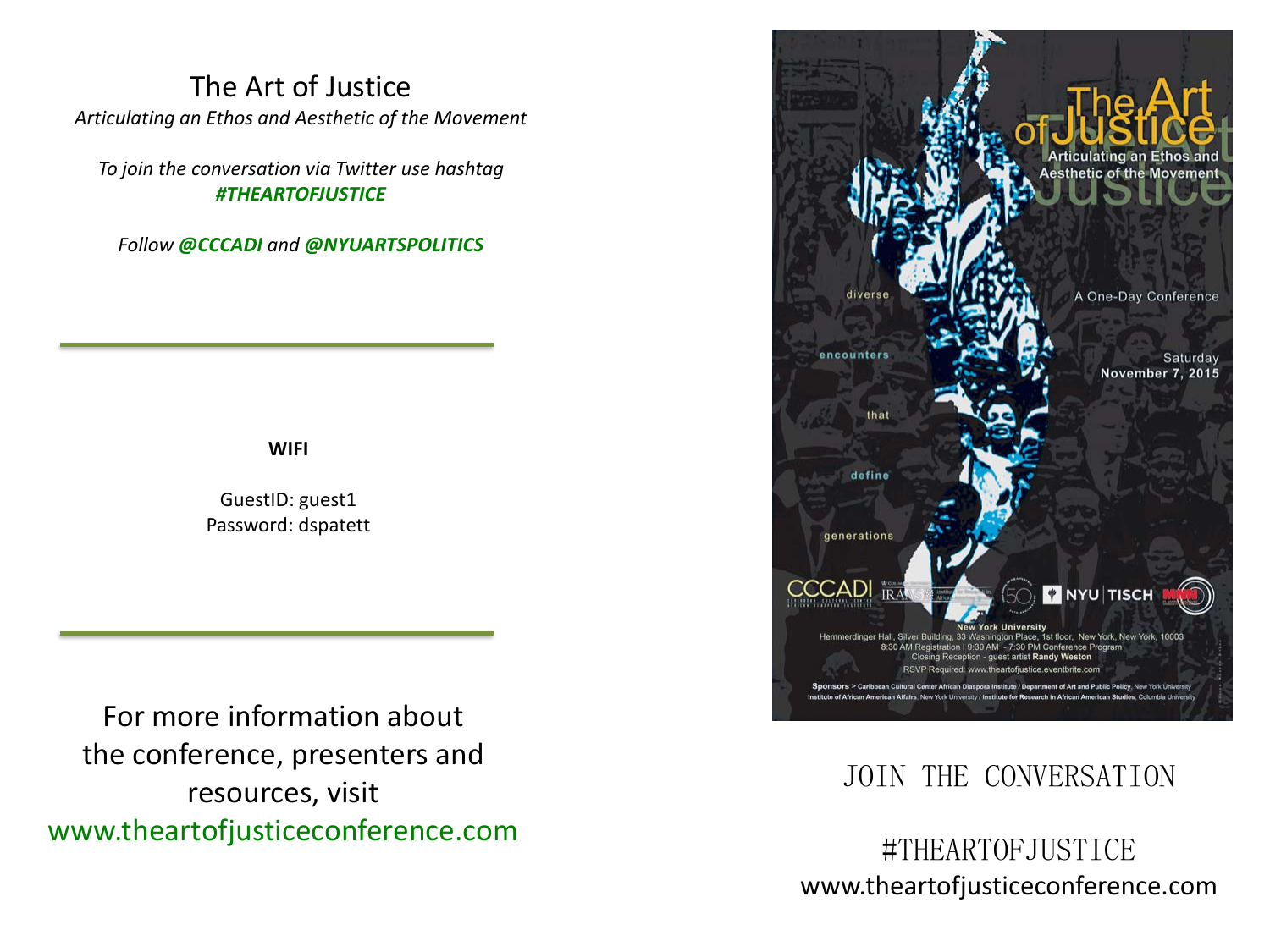#### *STATEMENT From the Organizing Committee*

### **THE ART OF JUSTICE: Articulating an Ethos and Aesthetic of the Movement** *A One-Day Conference*

"We knew we heard Monk and Mongo differently; Trane's tenor seized our spirit, shook our consciousness while Miles blue thru a cold trumpet that cooled the asphyxiating heat of our collective hell in America… Ours was the first American aesthetic revolution." -Felipe Luciano 2015

Welcome to the first in a three part series of conversations focused on the role of culture and art as integral to the actions of individuals, advocacy movements to claim their right to culture, racial, civil and social justice. Understanding that the United Nations International Covenant on Economic, Social and Cultural Rights declares

"… in accordance with the Universal Declaration of Human Rights, the ideal of free human beings enjoying freedom from fear and want can only be achieved if conditions are created whereby everyone may enjoy his economic, social and cultural rights, as well as his civil and political rights,…"

The structural systemic inequity that continues to permeate the policies and institutions that educate frame racial, cultural, social rights as an objective rather than a human right. The Art of Justice seeks to provide insight into movements influenced by the Civil Rights movement that have been objectified as revolutionary and fearful rather than human rights actions to make the promise of democracy and equity a reality.

It is essential to understand historically the centrality and necessity of art in the quest for social and political justice. Especially In the age of Ferguson, it is important to remember that the "Black Lives Matter" movement is in the tradition of ongoing historical struggles. Currently cell phone cameras have provided the evidence to stimulate a new political consciousness through its ability to document social and political conditions in real time. Hip-Hop culture, with its' fusion of 'the beat' and social commentary, has provided the musical context for contemporary social activism. This marriage of aesthetics and politics has a long history

Abbey Lincoln

Abdul Rahman Aishah Rahman Al Loving Albert Ayler Alvin Ailey Amiri Baraka Andrew Hill Art Williams Arthur Hall Baba Oserjiman Adefumi Barbara Ann Teer Betty Carter Billy Bang Celia Cruz Charles Abramson Charles Moore Charlie Parker Chief Bey Chris Iijima Mine Okubo Fred Ho Charlie Mingus Martin Wong Cornelus Saures Curtis Mayfield Dizzy Gillespi Donald Woods Earth Kitt Elizabeth Catlett Ernest Crichlow Frank Host Franz Fanon Fred Ho Frida Kahlo Gilberto Hernandez

Grace Lee Boggs Grace Paley Henrietta Engel Herman Engel Holt Fuller Ingrid Washinawatok Jack Tchen Jacob Lawrence James Baldwin James Brown Jane Cortez Jean Léon Destiné Jeff Donaldson John Coltrane John Oliver Killens Jorge Soto Julia de Burgos Julito Colllazo June Jordan Kamati Dinizulu Katherine Dunham Kimako Langston Hughes LaRocque Bey Larry Neal Laura Moreno Leon Thomas Lina P. Derecktor Lloyd Oxendine Machito Mahama Johnson Traoré Malcolm X Mario Bauzá Marvin Gaye

Max Roach Maya Anjelou Michael Babatunde Olatunji Miriam Makeba Mongo Santamaria Nana Gus Dinizulu Nina Simone Nora Astorga Odetta Ornette Coleman Oscar Micheaux Ouman Sembene Paul Robeson Rahman Randy Martin Richard Wright Rod Rodgers Roger Furman Romare Bearden Ron Milner Roy Campbell Safiya Henderson Holmes Sammy Davis, Jr. Sekou Sundiata Silvia del Villard Simba McCray St. Clair Bourne Sun Ra Thelonious Monk Vincent Smith Yuri Kochiyama Yusef Iman Yusef Rahman

*and others known and unknown…*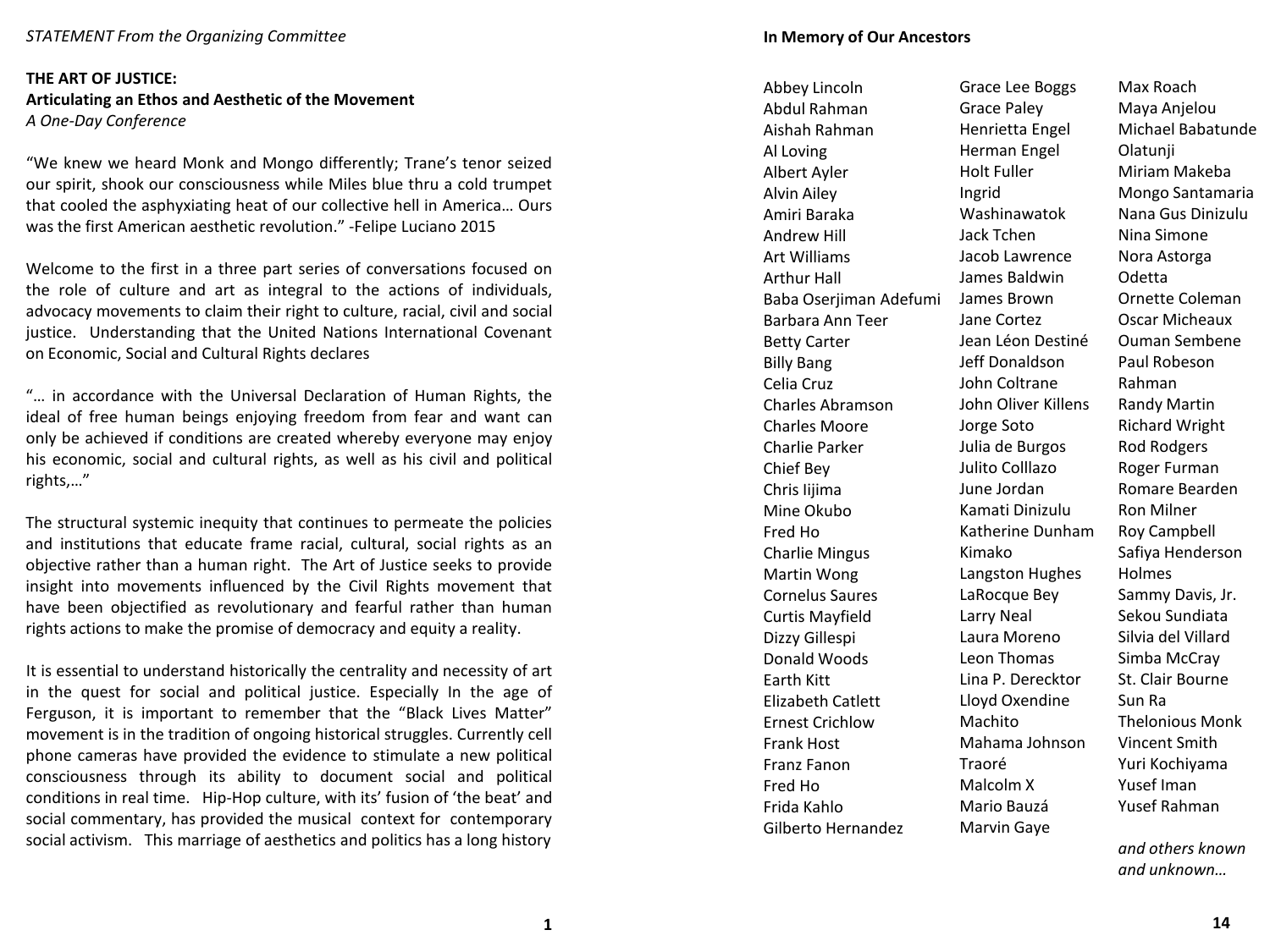**John Kuo Wei (Jack) Tchen** is a historian, curator, and writer. Professor Tchen is founding director of the A/P/A (Asian/Pacific /American) Studies Program and Institute at New York University, NYU and a founding faculty of the Department of Social and Cultural Analysis. He co-founded the Museum of Chinese in America in 1979- 80 where he continues to serve as senior historian. Jack has just completed a critical archival study of images, excerpts and essays on the history and contemporary impact of "Yellow Peril" paranoia and xenophobia (Verso, Feb. 2014). He served as the senior historian for a New-York Historical Society exhibition on the impact of Chinese Exclusion Laws on the formation of the US. He is currently working on a two hour "The American Experience" PBS documentary with Ric Burns and Lishin Yu on Chinese Exclusion. He is also working on a series of exhibit, conferences, and performances retelling US history from the lens of scientific racism and eugenics "sorting" hierarchies.

**Dindga McCannon** is a multimedia, mixed media visual artist. Her art career started at age 17, when she joined the Weusi Artists in 1965. (She remains a member to this day.) In 1971, Dindga McCannon, the late Kay Brown and Faith Ringgold founded 'Where We At, Black Women Artists' the first African American Womens Artist collective. The group lasted for 25 years.

Ms. McCannon has exhibited worldwide including the American Craft Museum, the Schomberg Library in Harlem, the Dwyer Cultural Center,the Folk Art Museum, the Renwick Gallery at the Smithsonian, the African-American of Nassau County and more.

Her artwork is in the collections of the Johnson Publication Co,. theStudio Museum in Harlem Permanent Collection, Proctor and Gamble Co., and the Brooklyn Museum.

**Felipe Luciano** a member of the Original Last Poets, Chairman and co-founder of Young Lords Party, first Puerto Rican to produce a popular English speaking Latin music show on WRVR FM, first Puerto Rican dee-jay on WBLS under Frankie Crocker, first Puerto Rican anchorman for WNBC Ch.4, two time Emmy Award winner, recent graduate of Union Theological Seminary with Masters in Theology and Social Justice and currently Director of Communications for the City of Newark under Mayor Ras Baraka.

in the Americas, especially in the 60's, 70's and 80's Native, Black, Latino, Asian and Progressive Euro-American arts movements, which were inspired by the Civil/Human Rights Movement in the United States, and by the freedom or anti-colonial movements in Africa, Asia and the Americas.

With a particular focus on the Black, Nuyorican Arts Movements and intersectionality of Asian, Native American, Progressive White and Gender concurrent movements The Art of Justice: Articulating an Ethos and Aesthetic of the Movement conference will present the ideas, and aesthetics of those earlier movements honoring and guided by the first hand voices documenting their actual experiences. The emphasis is on group discussion, audience participation and documenting the important accomplishments and lessons learned.

The essential themes to be discussed are: the universality of the struggle for justice and the art that served it; the continuity of the struggle with others like the Negritude Movement, the Harlem Renaissance, Marcus Garvey's and the UNIA, and the Hon. Elijah Muhammad and the Nation of Islam; the celebration of historic activist, including Marcus Garvey, Carlos Cooks, Elombe Brath, Amiri Baraka, Mario Bauzá, Frank 'Machito' Grillo, Tito Puente, Asadata Dafora, Pearl Primus, Katherine Dunham, Diego Rivera, Baba Osergiman, Nana Yao Opare Dinizulu, Babatunje Olatunji, Syvilla Fort, Max Roach, Abbey Lincoln, Sun Ra, Nina Simone, Fred Ho, Pete Seeger and others; the reassessment of current movements such as Nuyorican Poets Cafe, La Raza, American Indian Movement, AfriCOBRA, the Asian Arts Movement and the Guerrilla Girls.

The conference is being produced by the Caribbean Cultural Center-African Diaspora Institute, the Institute of African American Affairs and the Department of Art & Public Policy, Department of Performing Arts the three of New York University; and the Institute for Research in African American Studies of Columbia University.

Capturing the stories to provide historical context to present movements and the opportunity to connect with the creative genius of pioneers and current activists is an opportunity for us all to engage and continue to be part of assuring our human rights.

Thank you for joining us,

*The Art of Justice Organizing Committee*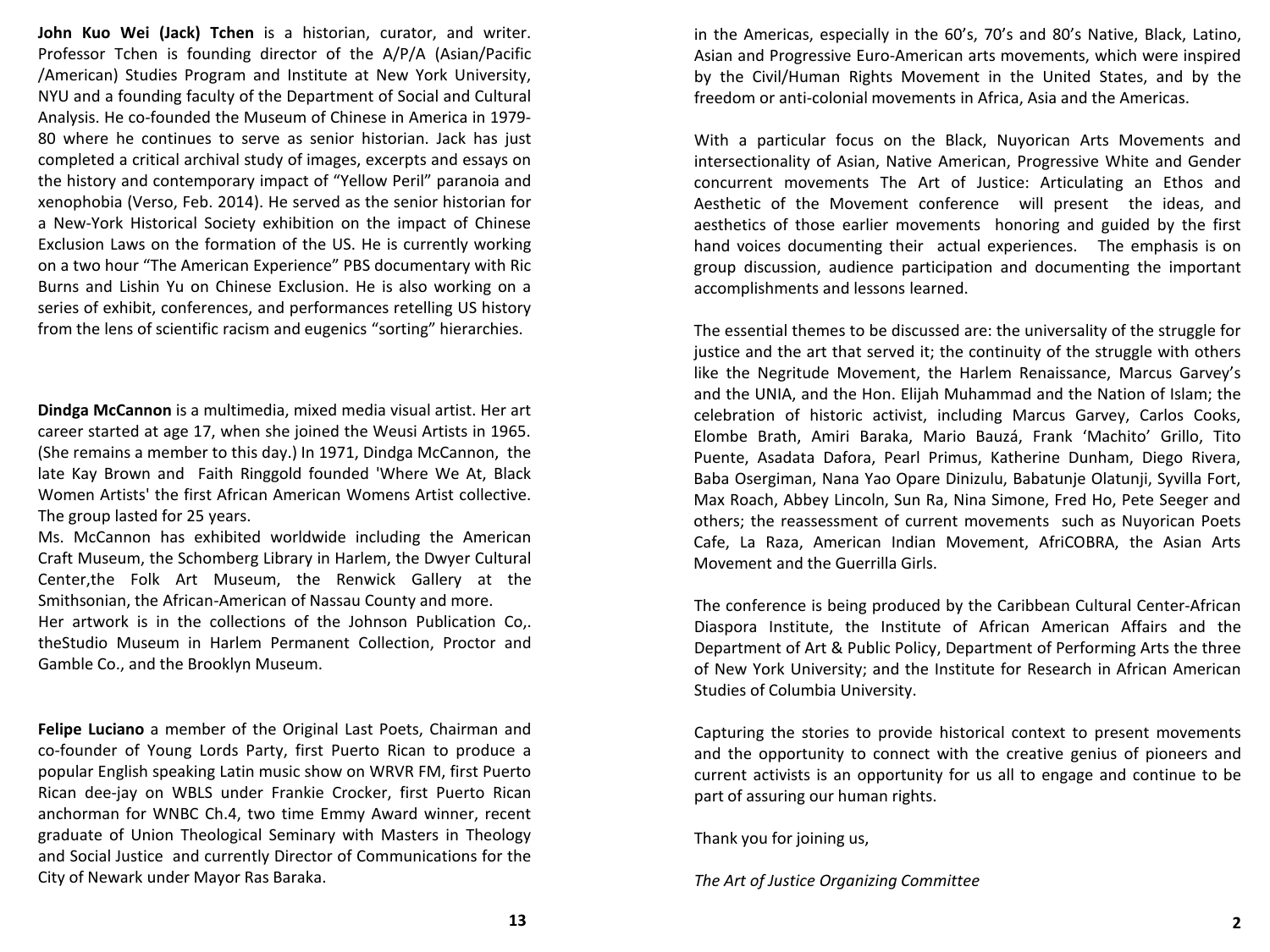#### **PROGRAM**

Registration: 8:30 AM to 9: 15 AM – Light Breakfast

**9:15 AM** | *Homage – Amiri Baraka*

**9: 30 AM** | *Welcome:* Kathy Engel, Chairperson, Department of Art & Public Policy, New York University; Jaïra Placide, Associate Director Institute of African American Affairs New York University; Robert O'Meally, Professor Zora Neale Hurston Professor of English and Comparative Literature

**9:40 AM** *| Slide Show: Kwame Braithwaite, Patrice Lumumba Coalition, African Jazz Art Society & Studios-AJASS*

**9:55 AM** | *Introduction/Context* – Felipe Luciano, Poet, Chairperson Young Lords Party

**10:15 AM** *| Performance by Antonio David Lyons*

#### **10:25 AM** | *Roundtable 1 – Unifying Visions of Justice*

Ademola Olugebefola, Visual Artist, cofounder WEUSI Artists Gallery and Academy, Dwyer Cultural Center & NYNCA; Jack Tchen, Basement Workshop, Co-Founder Museum of Chinese in America, Associate Professor NYU; Valerie Maynard, Artist Activist; Diane Fraher, Founder and Director of Amerinda; Elizabeth Yeampierre, Executive Director of UPROSE; Moderator: C. Daniel Dawson- Visual Artist, Curator, and Arts Administrator; IRAAS, Columbia University and Gallatin School, NYU

**11:30 AM** | *Q & A*

**12:00 PM** | *Lunch*

**1:35 PM** | *Slide Show: Hiram Maristany, photographer, Young Lords Party*

**1:45 PM** | *Roundtable 2 –The Need for Institutions in Our Image* Woody King Jr., Founder, New Federal Theatre/National Black Touring Circuit; Ed Spriggs, Former Director of Studio Museum, Founder Hammonds House Museum; Caron Atlas, NOCD for Appalshop; Dindga McCannon, Where We at Black Women, Artist, Activist; Nester Otero, Artist; Monica Montgomery, Founder of Museum of Impact; Moderator: Amun Ankhra- Photographer, and Artists Black Arts Movement

**Hiram Maristany** was born in El Barrio and still lives in the same neighborhood he loves. Hiram came of age in the 1960's, when young Puerto Ricans, born and raised in New York's barrios, asserted a new, New York Puerto Rican identity. Inspired by the Cuban Revolution and the Chicano, Civil Rights, and the Black Power movements, these young people formed new political organizations to revolutionize American society and new arts organizations to spotlight their unique vision of the world. They insisted that their voices be heard, their art work exhibited, their history saved, and their identity not only acknowledged, but celebrated. Like their counterparts in the pioneros (first, or pioneer) generation, Maristany and his peers easily mixed political and cultural activism. Maristany was a founder of the Young Lords Party in 1969, and was the official photographer for that radical youth organization's brief but tumultuous exstence. From 1975 to 1977, he served as director of El Museo del barrio, also founded in 1969. Deeply involved in the Puerto Rican arts movement, he has documented its major developments and personalities in El barrio for forty years and served during that time as a mentor to numerous Puerto Rican and Latino artist in the city.

**Ademola Olugebefola** is a noted contemporary artist whose work has been shown in hundreds of major exhibitions at American museums, cultural centers and universities here and abroad. In the contemporary history of Harlem institutions: He's one of the founders of the Annual Harlem Arts Festival 1965 - 1975 (predecessor of Harlem Week); The House of Umoja Cultural Exchange; the WEUSI Artist Collective/ Academy of African Arts & Studies; Nyumba Ya Sanaa Gallery; HARLEM WEEK; Benin Gallery; Grinnell Gallery; NY Chapter National Conference of Artists; Annual Kwanzaa Expo at the NY Javits Convention Center; The National Arts Consortium; Gumbs & Thomas Publishers and the Harlem Arts Alliance. Ademola is one of the founders of the Dwyer Cultural Center in Harlem. And for the past six years Dr. Olugebefola has represented the NY Metro M.L. King, Jr Center for Nonviolence NGO/DPI at the United Nations.

**Edward S. Spriggs** has served in the Black arts for over fifty years. He has done so in California, New York, Washington, D.C., Nigeria, and the Southeast. He has worked as a Graphic artist, documentary filmmaker, museum director, grants officer, international festival planner, independent curator, arts administrator, writer, and fine art appraiser. [He faked retirement in 2002.]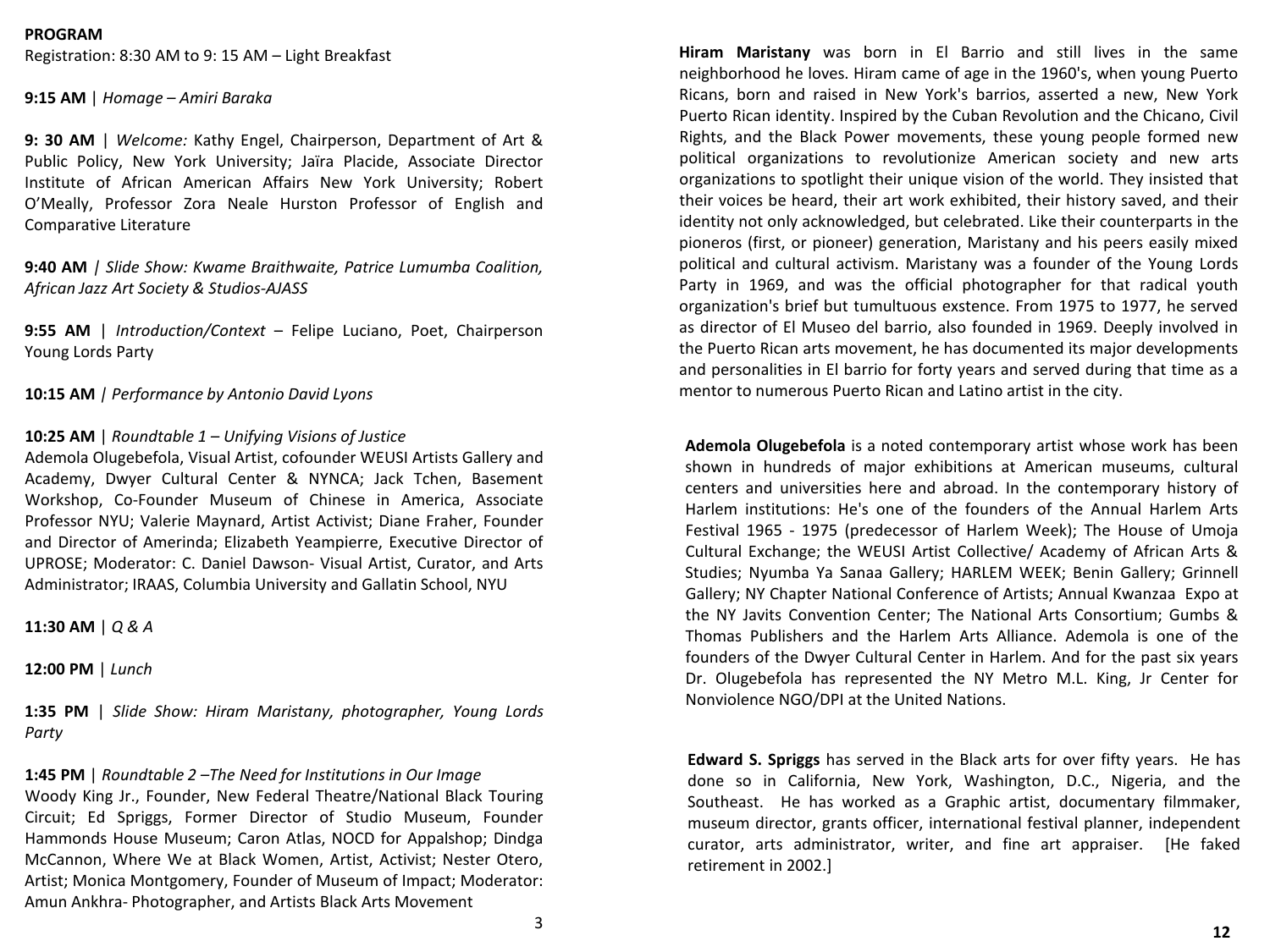**Néstor Otero** was born in Caguas, Puerto Rico. A multidisciplinary artist, Néstor has exhibited around the world, including the 23 Bienal de Sao Paolo, Brazil, the V and IX Bienal Internacional de Pintura de Cuenca, Ecuador, the 2da Bienal de Pintura del Caribe y Centroamerica of Dominican Republic, INSIDE: TheProjectgroup STOFFWECHSEL" in Kassel, Germany, the Bienal de la Habana in Cuba, El Museum de Arte de Puerto Rico, El Museo del Barrio, New York City Gallery, EXIT Art, Kenkeleba House, the Hillwood Art Gallery at Long Island University's C.W. Post Campus and the Museum of Contemporary Hispanic Arts(MoCHA), among others. This year he was the recipient of an *Artist Grant from the Fondo Puertorriqueño.* In 2002 he established together with the painter and sculptor Annex Burgos, the multidisciplinary design studio, zalto. multidisciplina+estrategia and it's editorial arm Mandibula (focusing on artist's editions).

**Taiyo Na** Honored in 2010 by Governor David A. Paterson and the State of New York for his "legacy of leadership to the Asian American community and the Empire State," Taiyo Na is a musician, writer, performer and educator. His critically acclaimed album Love is Growth (Issilah Productions, 2008) features the song "Lovely To Me (Immigrant Mother)," whose music video was heralded by MTV Iggy as "the realest thing seen in a while." In 2010 & 2011, he released the albums Home:Word & Home:Word [Deluxe Edition] with hip-hop duo Magnetic North. The title track off those albums was released as a single in Japan in 2011 and hit #2 on their iTunes Hip-Hop charts, while the latter album reached #3. The albums included the music videos "Summertime," "I Got My," "Fukushima," "New Love" and "Home:Word," which was directed by Wong Fu Productions. Their song "All On The Table" with Robert de Boron hit #1 on Japan iTunes hip-hop charts in April 2013. He was seen as "Min" in Dennis Kim's play Tree City Legends directed by Marc Bamuthi Joseph at San Francisco's Intersection for the Arts and the Painted Bride Arts Center in Philadelphia (2012 & 2014).

**Kwame Brathwaite** has been considered the ever-present "photodocumentarian" of the Black Cultural movement, the "keeper of the images." While earning a living as a fashion and entertainment photographer, his primary interest has been the recording of the history of the African Cultural Revolution and the African liberation struggle. Cofounded the African Jazz-Art Society, 1956); The Grandassa Models (Black is Beautiful) 1961 and wearable art shows, AFRIMODA, FashionArt and FashioNations (1986).

**2:45 PM** | *Q & A*

**3: 20 PM** | *Presentation by Camonghne Felix*

**3:25 PM** | *Roundtable 3 – "Stancing" for Justice: The Right To Our Humanity!* Monifa Bandele, Founding Member Malcom X Grassroots Movement; Robert Stam, Professor Cinema Studies, NYU; Shola Lynch, Filmmaker and Curator, Schomburg Center for Research in Black Culture; Charles Rice Gonzales, Executive Director BAAD; Taiyo Na, Poet; Moderator: Lumumba Bandele, NAACP Legal Defense and Education Fund

**4:30 PM** | *Q & A*

**5: 00 PM** | *Presentation by Taiyo Na*

**5:10 PM** *| Summary:* Robert O'Meally, Professor Zora Neale Hurston Professor of English and Comparative Literature

**6:00 PM** | *Performance by Randy Weston*

**7:00 PM** | *Closing Reception*

## **Acknowledgements**

The Art of Justice conference is presented by Caribbean Cultural Center-African Diaspora Institute (CCCADI) in Collaboration with Tisch School of the Arts Department of Art & Public Policy, New York University; Institute of African American Affairs, New York University; and Institute for Research in African American Studies, Columbia University; with the support from the NYU Tisch Institute of Performing Arts and The Tisch Initiative for Creative Research.

Special thank you to Manhattan Neighborhood Network, HowlRound TV, Emily Brown, Kristin Killacky, Sophia Mak, Crystal M. Marich, Antonio Lyons, Janet Sackey, Regina Bultrón-Bengoa, as well as NYU and Columbia students volunteering today.

Organizing Committee: Amun Ankhra, Kwame Brathwaite, C. Daniel Dawson, Angela Fontanez Fontanez, Felipe Luciano, Janée Moses, Ademola Olugebefola, Robert G. O'Meally, Yasmin Ramirez, Ed Spriggs, and Marta Moreno Vega. **<sup>4</sup>**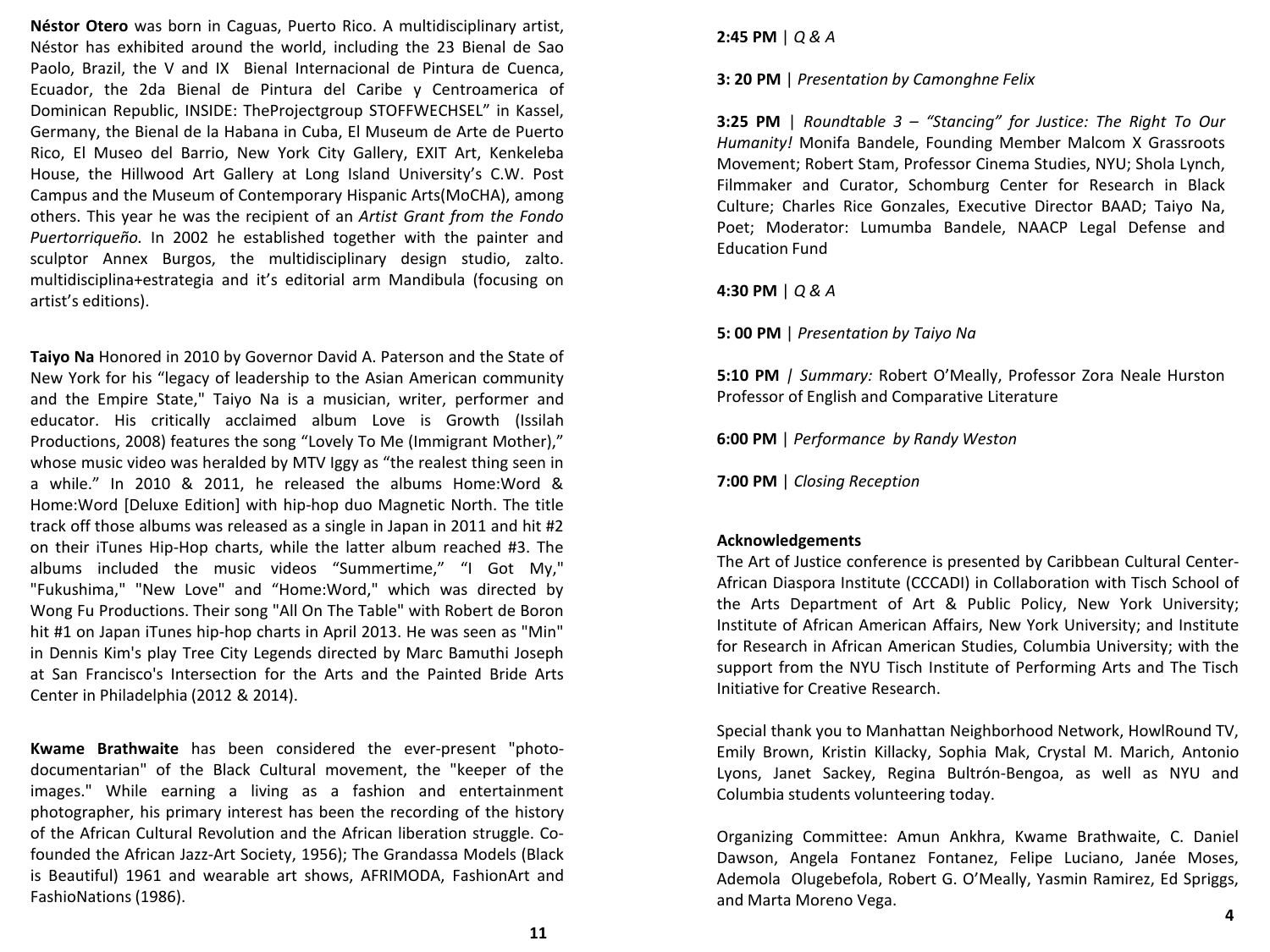**Diane Fraher** (Osage/Cherokee) is the writer and director of The *Heart Stays.* She writes and directs narrative feature films about contemporary Native Americans. In her words, her films "explore the struggle of Native Americans to identify with traditional values within the context of modern society." Ms. Fraher is one of the pioneer Native artists who formed the New York Movement in Contemporary Native Arts (1972-Present), the only such documented Native American arts movement in the United States, outside of Santa Fe, NM. Her first feature-length narrative film, *The Reawakening,* was the first feature film written and directed by a Native woman and wholly produced by Native people Diane Fraher is a 2013 Fellow in Screenwriting from the New York Foundation for the Arts. In 1987, Ms. Fraher founded American Indian Artists Inc., (AMERINDA) New York, NY, a community based multi-arts organization which provides programs and services to emerging and established Native American artists. AMERINDA is the only organization of its kind for Native American artists in the United States.

**Monica O. Montgomery** is a cultural entrepreneur, curating media, museums and memory to enhance creative inspiration. She is the Director of the Lewis Latimer Historic House Museum. As a museum anarchist, she remixes the museum experience, interpreting diversity, creativity and community, to bridge past and present through the lens of Latimers legacy. She is the Founding Director of the Museum of Impact (MOI) the world's first mobile Social Justice Museum. She is an alumna of Temple University with a Bachelor of Broadcast Communication, and La Salle University, Master of Corporate Communication. Monica is a Creative Community Fellow with National Arts Strategies, Innovative Cultural Advocacy Fellow with Caribbean Cultural Center African Diaspora Institute and Cultural Equity Fellow with the New York Community Trust. She is the Strategic Director of Museum Hue, a platform for cultural diversity, advancing the viability and visibility of people of color, utilizing the arts, culture and museums as a medium for discussion, creation, and solutions.

**Camonghne Felix** is an MFA Candidate at Bard College and the 2013 recipient of the Cora Craig Award for Young Women. You can find her work in various spaces, with work forthcoming inPoetry Magazine, Apogee, and Callalloo Journal. She is also the author of the chapbook Yolk, published via Penmanship Books.

**Valerie Maynard** Born in Harlem in 1937, Valerie Maynard's work is featured in private collections around the globe, including the personal art collections of Stevie Wonder, Lena Horne and Nobel laureate, Toni Morrison. In January 1977, she was part of a contingent of hundreds of African-American artists who represented the North American Zone, exhibiting in FESTAC 77, the Second World Black and African Festival of Arts and Culture in Lagos, Nigeria. Maynard has received numerous awards and taught extensively. As an Artists' Book Resident, she produced Lost and Found, a portfolio of ten black and white silkscreen prints that forms part of the artist's ?No Apartheid? Series.Maynard also specializes in the restoration and preservation of traditional art forms of people of color. In 2003, as part of a station renovation. She was commission by the MTA to create a permanent installation at the 125th Street Subway Station. "Polyrhythmics of Consciousness and Light" depicts colors and shapes against a geometric field that she describes as capturing "boundless energy" and "the Harlem of our dreams."

**Elizabeth C. Yeampierre** is a nationally recognized Puerto Rican attorney and environmental justice leader of African and Indigenous ancestry born and raised in New York City. She is Executive Director of UPROSE, Brooklyn's oldest Latino community based organization. Her award winning vision for an inter-generational, multi-cultural and community led organization is the driving force behind UPROSE. She is a long-time advocate and trailblazer for community organizing around just, sustainable development, environmental justice and communityled climate adaptation and community resiliency in Sunset Park. Prior to assuming the Executive Director position at UPROSE, Ms. Yeampierre was the Director of Legal Education and Training at the Puerto Rican Legal Defense Fund, Director of Legal Services for the American Indian law Alliance and Dean of Puerto Rican Student Affairs at Yale University. She holds a BA from Fordham University, a law degree from Northeastern University. Elizabeth is the first Latina Chair of the US EPA National Environmental Justice Advisory Council.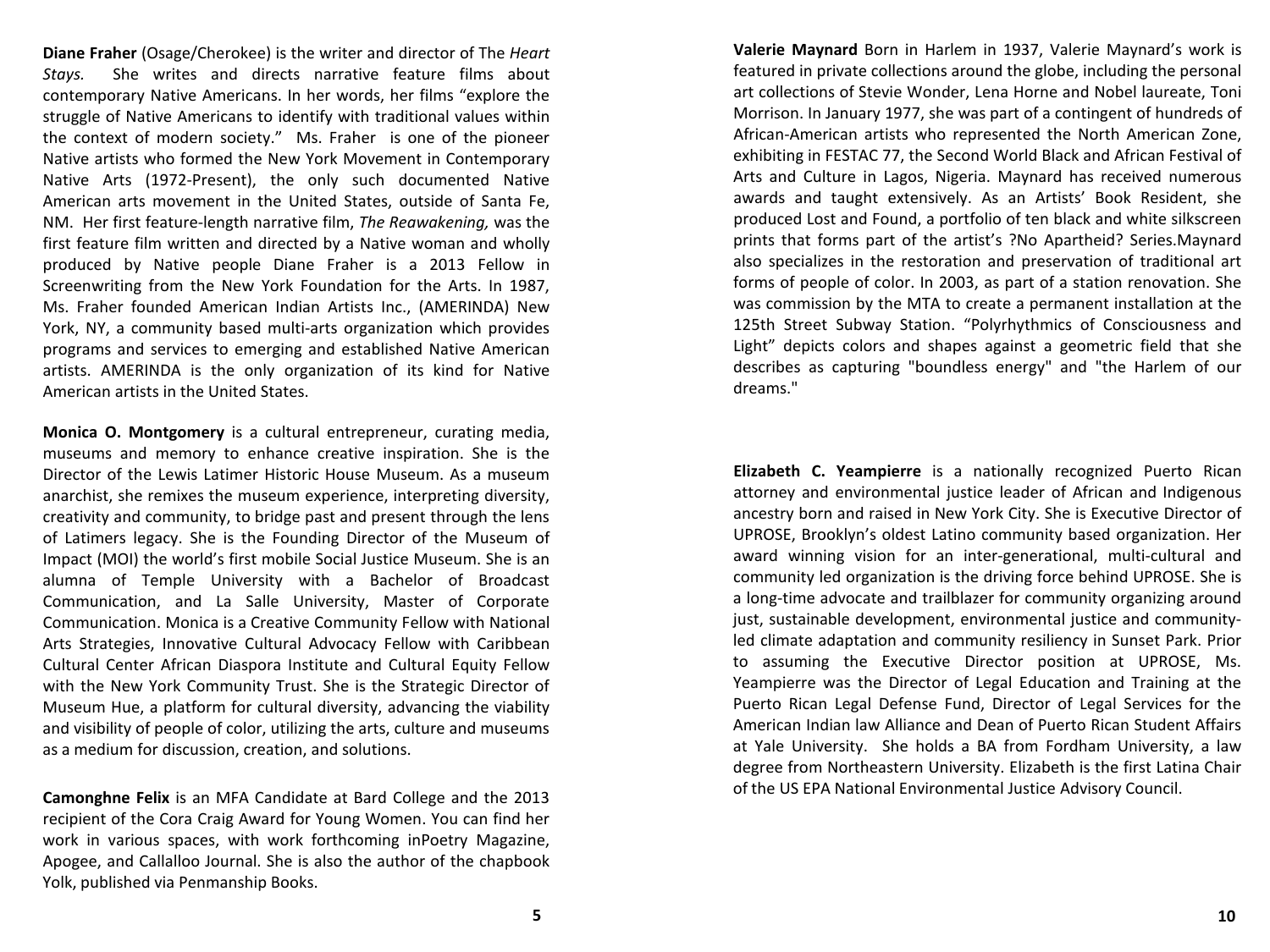**Woodie King, Jr.** is a founder and Producing Director of New Federal Theatre in New York City. His directional credits are extensive and include work in film as well as Broadway, Off-Broadway, and regional theater. *He has won numerous awards, including* an NAACP Image Award, Paul Robeson Award; the Rosetta LeNoire Award; the TCG Award, an Obie Award. His countless productions include, Checkmates. SPLENDID MUMMER, A RAISIN IN THE SUN, ANGELS IN AMERICA: MILLENNIUM APPROACHES and in 2010 MEN IN WHITE both at Ohio State University. He directed THE PIANO LESSON at Tennessee Repertory Theatre in Nashville and again at Seminole State College in 2012. Last year he also directed Lonette McKee in the critically acclaimed SOWA'S RED GRAVY. In 2012, he was inducted in the American Theatre Hall of Fame.

**Robert G. O'Meally** is Zora Neale Hurston Professor, Columbia University, and director of Columbia's Center for Jazz Studies. His books include *Lady Day: The Many Faces of Billie Holiday, The Craft of Ralph Ellison,* and *Romare Bearden: A Black Odyssey.* He has edited or co-edited many volumes, including *The Jazz Cadence of American Culture, History and Memory in African American Culture,* and*The Norton Anthology of African American Literature.* Several of his music projects have won awards; his co-produced Smithsonian box set, *The Jazz Singers,* nominated for a Grammy. In recent years, O'Meally has curated art exhibitions, including one that traveled for the Smithsonian Institution and others presented this year in New York, Paris, and Istanbul. O'Meally is an amateur saxophonist whose sons say Dad plays "for his own amazement!"

**Charles Rice-González**, born in Puerto Rico and reared in the Bronx, is a writer, long-time community and LGBT activist, co-founder and Executive Director of BAAD! The Bronx Academy of Arts and Dance and a Distinguished Lecturer at Hostos Community College - CUNY. He received a B.A. in Communications from Adelphi University and an M.F.A. in Creative Writing from Goddard College. His debut novel, *Chulito* (Magnus 2011), has received awards and recognitions from American Library Association (ALA) and the National Book Critics Circle. He co-edited *From Macho to Mariposa: New Gay Latino Fiction* (Tincture 2011) with Charlie Vazquez. He is also an award-winning playwright and serves on the boards of the Bronx Council on the Arts and the National Association of Latino Art and Cultures.

**Robert Stam** is a University Professor at New York University, where he teaches about the French New Wave filmmakers. Stam has published widely on French literature, comparative literature, and on film topics such as film history and film theory. He wrote with Ella Shohat Unthinking Eurocentrism: Multiculturalism and the Media. Stam has authored, co-authored and edited some seventeen books on film and cultural theory, literature and film, national cinema (French and Brazilian), aesthetic and politics, intellectual history, and comparative race and postcolonial studies. With work that has ranged across a number of different fields, Stam has participated in a number of poststructuralist and postcolonial "turns" within film and cultural studies. A 1983 Screen essay "Colonialism, Racism, and Representation" brought post-structuralist theory to bear on issues of representations of colonial history and racial oppression. Attempting to go beyond the methodological limitations of the then dominant paradigm of "positive image" and "negative stereotype" analysis, Stam argued for an approach that emphasized not social accuracy or characterological merits but rather such issues as perspective, address, focalization, mediation, and the filmic orchestration of discourses.

**Caron Atlas** is Director of Arts & Democracy, which cross fertilizes arts and culture, participatory democracy, and social justice, and CoDirector of Naturally Occurring Cultural Districts New York (NOCDNY), a citywide coalition that revitalizes NYC from the neighborhood up. She also teaches at Pratt Institute and Hunter College and is on the district and steering committees for participatory budgeting in New York City. Previously she worked at the Appalachian cultural center, Appalshop, and was the founding director of the American Festival Project, a national alliance of artists working for community change. She has also worked with National Voice, Animating Democracy, Pratt Center for Community Development, Urban Institute, and the Network of Ensemble Theaters and been a foundation consultant.

**Randy Weston** After contributing seven decades of musical direction and genius, Randy Weston remains one of the world's foremost pianists and composers today, a true innovator and visionary. Encompassing the vast rhythmic heritage of Africa, his global creations musically continue to inform and inspire. "Weston has the biggest sound of any jazz pianist since Ellington and Monk, as well as the richest most inventive beat," state's jazz critic Stanley Crouch, "but his art is more than projection and time; it's the result of a studious and inspired intelligence...an intelligence that is creating a fresh synthesis of African elements with jazz technique". **9 6**